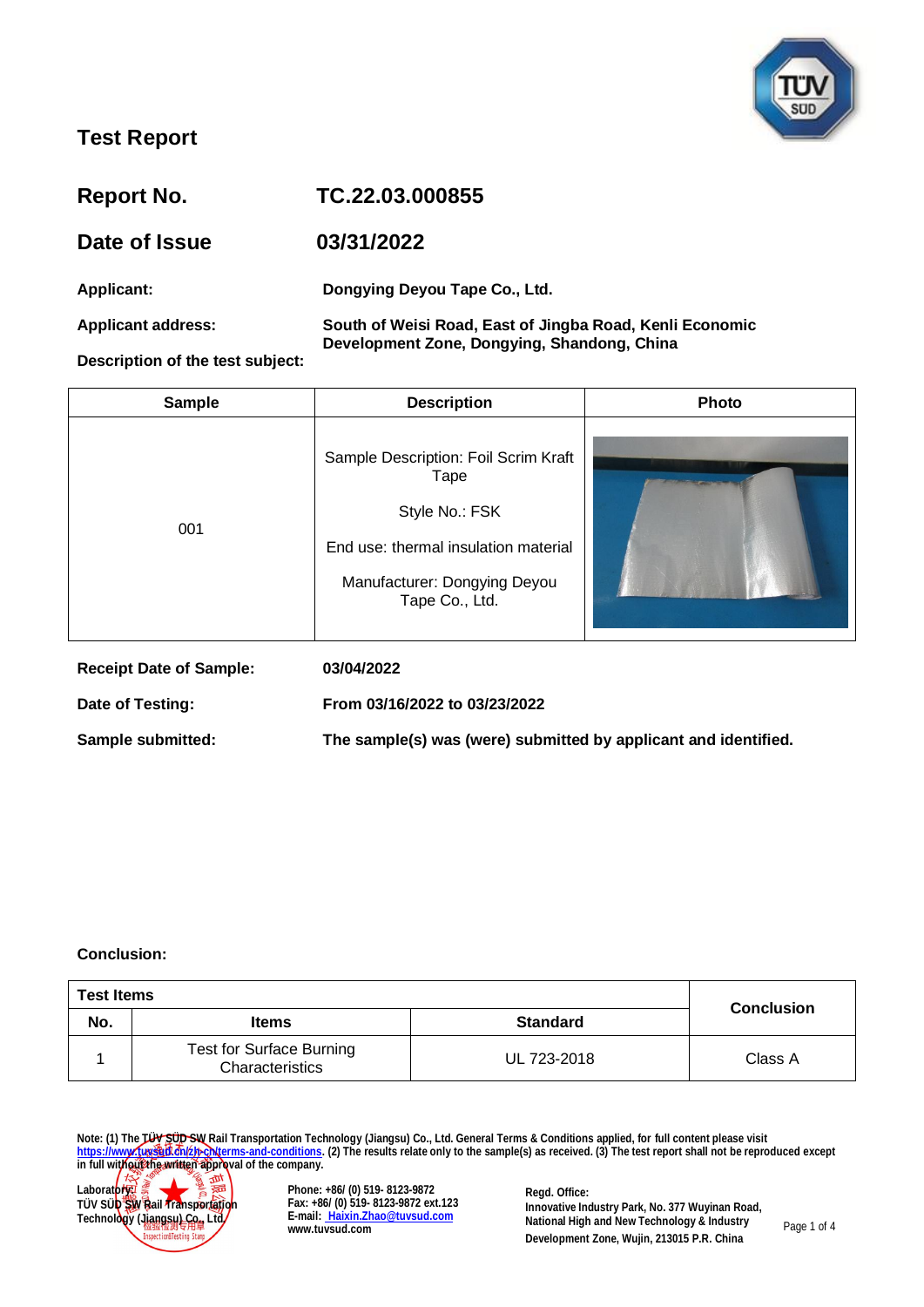

**Report No. TC.22.03.000855**

**Date of Issue 03/31/2022**

## **Test Results**

## **1. UL 723-2018 Standard for Safety for Test for Surface Burning Characteristics of Building Materials**

## **Sample Description:**

| Area density    | 128 g/m <sup>2</sup>                                                                                                                                                                                                                                                                                                  |
|-----------------|-----------------------------------------------------------------------------------------------------------------------------------------------------------------------------------------------------------------------------------------------------------------------------------------------------------------------|
| Exposed face    | Smooth face                                                                                                                                                                                                                                                                                                           |
| Conditioning    | Prior to testing, the sample was conditioned,<br>To a constant weight at a temperature of $(73\pm4)$ $\mathrm{F}(23\pm2.8)$ $\mathrm{C}$ and at a relative<br>humidity of $(50±5)\%$                                                                                                                                  |
| Mounting method | As per client's requirement, the sample was self-adhesive to the substate. The<br>substate is fiber-cement board with a density is $1440 \text{kg/m}^3$ . The test specimen<br>consisted of a total 3 sections of material. The sections were butted together during<br>testing to form the required specimen length. |

## **Results:**

## **Test data and observations:**

| Ignition time:                              | 31 seconds.          |
|---------------------------------------------|----------------------|
| Maximum flame spread:                       | $2.0$ ft             |
| Time To Maximum Spread:                     | 132 seconds.         |
| Observations of the burning characteristics | Non-flaming dripping |
| <b>Test Duration:</b>                       | 10 minutes.          |
| FS*Time area (ft*min):                      | 17.5                 |
| Smoke area (%A*min):                        | 12.1                 |
| Heptane smoke area (%A*min):                | 74.2                 |

#### **Summary of results:**

| FSI (Flame spread index) | SDI (Smoke developed index) |
|--------------------------|-----------------------------|
|                          | ∠⊾                          |

**Note: (1) The TÜV SÜD SW Rail Transportation Technology (Jiangsu) Co., Ltd. General Terms & Conditions applied, for full content please visit [https://www.tuvsud.cn/zh-cn/terms-and-conditions.](https://www.tuvsud.cn/zh-cn/terms-and-conditions) (2) The results relate only to the sample(s) as received. (3) The test report shall not be reproduced except in full without the written approval of the company.**



**Phone: +86/ (0) 519- 8123-9872 Fax: +86/ (0) 519- 8123-9872 ext.123 E-mail: [Haixin.Zhao@tuvsud.com](mailto: Haixin.Zhao@tuvsud.com) www.tuvsud.com**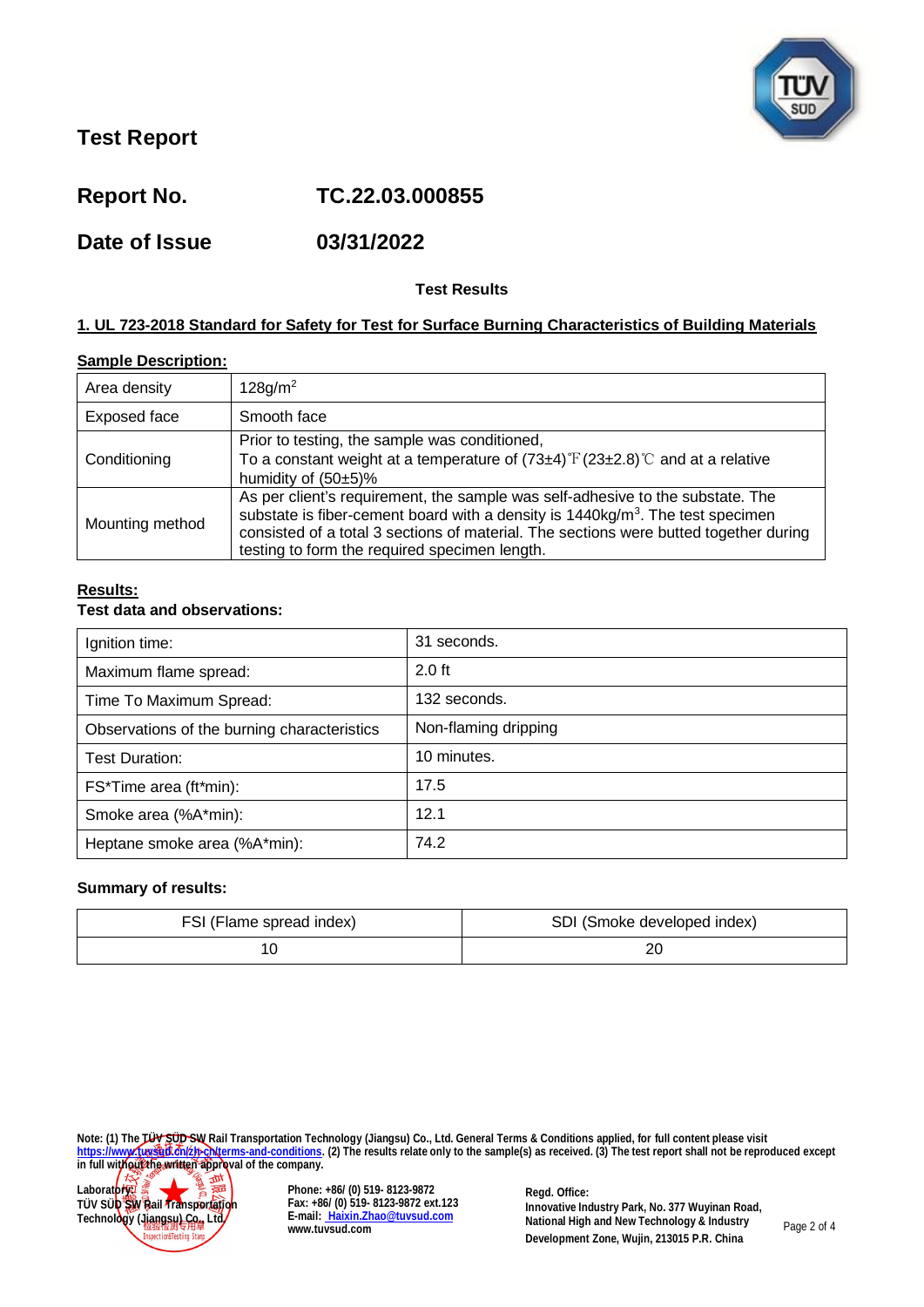

# **Report No. TC.22.03.000855**

# **Date of Issue 03/31/2022**

### **Rating:**

The National Fire Protection Association Life Safety Code 101 and ICC International Building Code have a means of classifying interior wall and ceiling finish materials with respect to Flame Spread and Smoke Developed when tested in accordance with ASTM E84, Standard Test Method for Surface Burning Characteristics of Building Materials, or UL 723, Standard for Test for Surface Burning Characteristics of Building Material.

The classifications are as follows:

|         | Flame-Spread Index (FSI) | Smoke-developed Index(SDI) |
|---------|--------------------------|----------------------------|
| Class A | $0 - 25$                 | $0 - 450$                  |
| Class B | $26 - 75$                | $0 - 450$                  |
| Class C | 76 - 200                 | $0 - 450$                  |

## **Conclusion:**

In accordance with the interior wall and ceiling finish classification in the National Fire Protection Association Life Safety Code 101 and the ICC International Building Code, the submitted sample meets the requirement of Class A.

#### **GRAPHICAL RESULTS:**





**Note: (1) The TÜV SÜD SW Rail Transportation Technology (Jiangsu) Co., Ltd. General Terms & Conditions applied, for full content please visit [https://www.tuvsud.cn/zh-cn/terms-and-conditions.](https://www.tuvsud.cn/zh-cn/terms-and-conditions) (2) The results relate only to the sample(s) as received. (3) The test report shall not be reproduced except ittps://www.fussedt.org/providents.and-company** (changed) sources in the sample(s) as received. (3) The test report shall not be reproduced except<br>in full without the written approval of the company.



**Phone: +86/ (0) 519- 8123-9872 Fax: +86/ (0) 519- 8123-9872 ext.123 E-mail: [Haixin.Zhao@tuvsud.com](mailto: Haixin.Zhao@tuvsud.com) www.tuvsud.com**